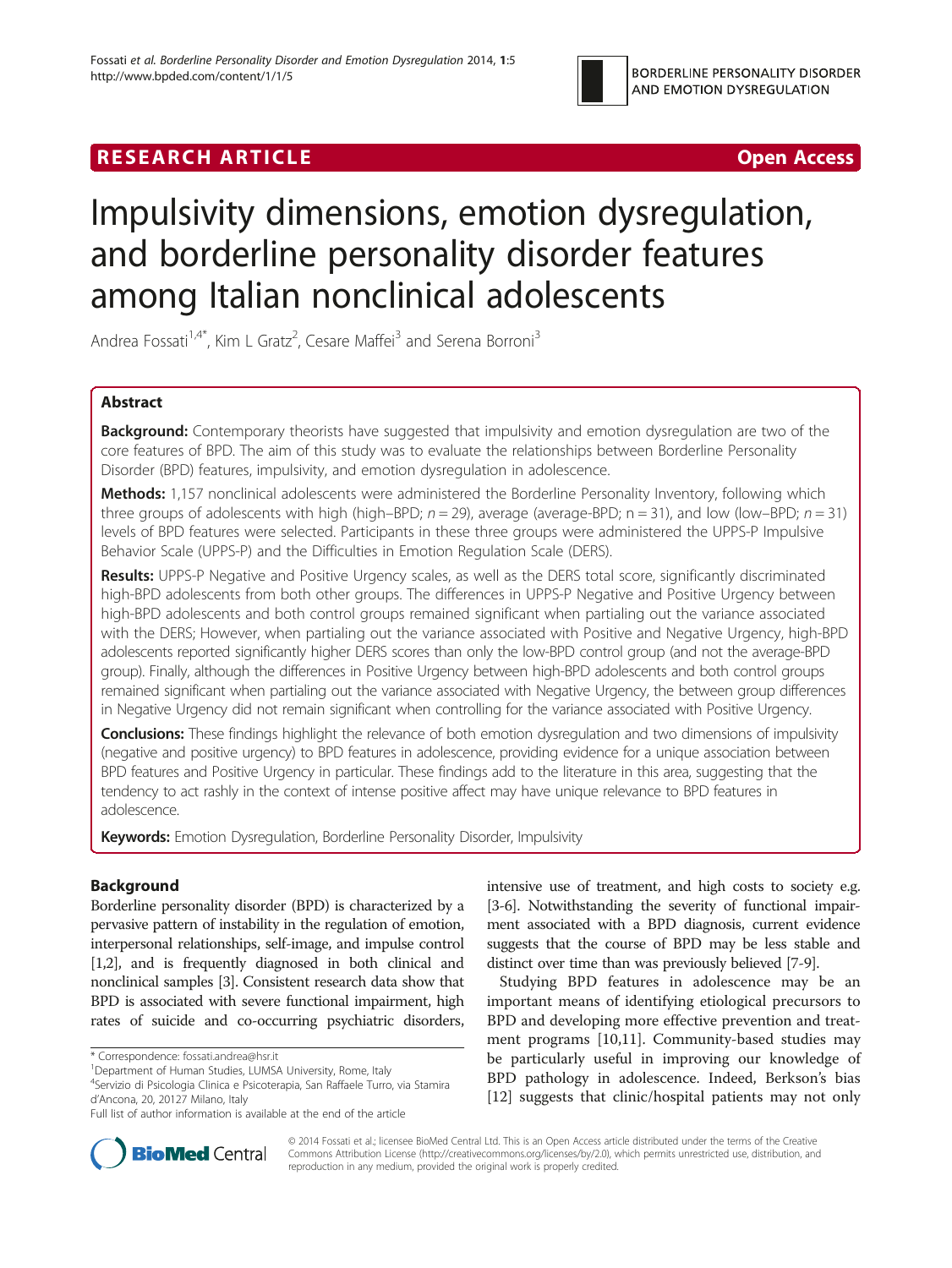be unrepresentative of the population of BPD cases (e.g., showing more severe PD impairment and perhaps greater Axis II comorbidity), but are also likely to present with greater pathology of all sorts (e.g., Axis I, medical disorders, and other impairments; [\[13\]](#page-9-0)). Although normal adolescent turmoil may sometimes be misinterpreted as BPD features, there is increasing evidence that BPD can be meaningfully identified among adolescents [\[14,15\]](#page-9-0). The reliability and validity of the BPD diagnosis in adolescent samples have been found to be adequate and largely comparable to those found in adult samples [\[15\]](#page-9-0). Further, there appears to be a subgroup of severely affected adolescents for whom the diagnosis of BPD remains stable over time, as well as a less severe subgroup that moves in and out of the diagnosis [[14](#page-9-0),[15](#page-9-0)]. One implication of these findings is that BPD pathology in adolescents may be more adequately captured by a dimensional/continuous rather than a categorical approach, as the former may better account for the developmental variability and heterogeneity found among adolescents [\[15](#page-9-0)]. Contemporary theorists have suggested that impulsivity and emotion dysregulation are two of the core features of BPD [\[16\]](#page-9-0). Empirical research indicates that emotion dysregulation and impulsivity are among the BPD features that are most stable over time [[7](#page-9-0),[17](#page-9-0)], and that emerge as the best predictors of selfharm, identity, and interpersonal problems at follow-up [[18](#page-9-0)] and overall BPD psychopathology over time [[7,17](#page-9-0)].

Notwithstanding the relevance of emotion dysregulation and impulsivity to the understanding and treatment of BPD pathology, researchers lacked an agreed upon and comprehensive definition of these constructs for years. In an effort to advance research in this area, Gratz and colleagues proposed an integrative model of emotion dysregulation [\[19](#page-9-0)] that emphasizes the functionality of emotions. According to Gratz's model [\[19](#page-9-0)], emotion regulation may be conceived as a multidimensional construct involving (a) the awareness and understanding of emotions, (b) the acceptance of emotions, (c) the ability to control impulsive behaviour and behave in accordance with desired goals when experiencing negative emotions, and (d) the ability to use emotion regulation strategies flexibly to modulate emotional responses in order to meet individual goals and situational demands [[19\]](#page-9-0). The relative absence of any or all of these abilities is considered indicative of the presence of difficulties in emotion regulation (i.e., emotion dysregulation). It should be noted that according to Gratz and colleagues' [\[19\]](#page-9-0) model, the construct of emotion regulation only partially overlaps with the construct of affective instability, which has been shown to significantly predict BPD features in adults [[16,18](#page-9-0)]. Although the lack of ability to use emotion regulation strategies flexibly to modulate emotional responses [[19](#page-9-0)] may lead to affective instability, rapid emotional shifts may also occur in the context of adequate emotional

regulation (provided that responses to these emotional shifts is adaptive and involves the control of behavior in the context of these shifts). Likewise, emotion dysregulation may occur in the absence of intense emotions (in the form of emotional avoidance or a lack of emotional understanding or awareness).

With regard to impulsivity, although Moeller and colleagues [\[20\]](#page-9-0) proposed a theory-neutral definition of impulsivity as a predisposition toward rapid, unplanned reactions to internal or external stimuli without regard for the negative consequences of these reactions, Whiteside and Lynam [[21\]](#page-9-0) recently clarified the multifaceted nature of impulsivity by identifying four distinct components associated with impulsive behavior: Urgency, Premeditation (lack of ), Perseverance (lack of ), and Sensation Seeking. These dimensions were included in the UPPS Impulsive Behavior Scale [\[21\]](#page-9-0). According to their conceptualization, Negative Urgency refers to the tendency to act impulsively when experiencing negative affect, Lack of Premeditation refers to a failure to reflect on the consequences of an act before engaging in that act, Lack of Perseverance refers to an inability to focus or follow through on difficult or boring tasks, and Sensation Seeking refers to an openness to trying new experiences and the tendency to enjoy and pursue activities that are exciting [[21](#page-9-0)]. Additional work with the UPPS has since led to the inclusion of a fifth impulsivity-related dimension: Positive Urgency, which refers to the tendency to act rashly when experiencing an unusually positive mood [[22,23](#page-9-0)]. Although this trait has shown moderate overlap with Negative Urgency, Positive Urgency has demonstrated unique predictive utility over other facets of the UPPS, predicting higher rates of gambling behavior, illegal drug use, and risky sexual behavior in college students [\[24,25\]](#page-9-0). These findings suggest that the tendency to act rashly under circumstances of positive affect may have an important place in the impulsivity literature.

The relevance of both impulsivity and emotion dysregulation to BPD pathology notwithstanding, contemporary theories of BPD differ with regard to the relative emphasis placed on each. Several theorists have suggested that emotion dysregulation is the primary characteristic underlying other BPD features; from this perspective, impulsive behaviors (e.g., substance abuse, self-harm, etc.) have been conceptualized as attempts to deal with negative emotional states [[26](#page-9-0)-[31\]](#page-9-0). Other theories emphasize the centrality of impulsivity/disinhibition to BPD, suggesting that impulsivity is the core feature underlying the other symptoms of this disorder e.g., [\[32,33\]](#page-9-0). Finally, other theories suggest that it may be the combination of emotional dysregulation and impulsivity that leads to BPD e.g., [\[11,34,](#page-9-0)[35](#page-10-0)].

Although all of these perspectives have received indirect empirical support (see for a review, [[16](#page-9-0)]), few studies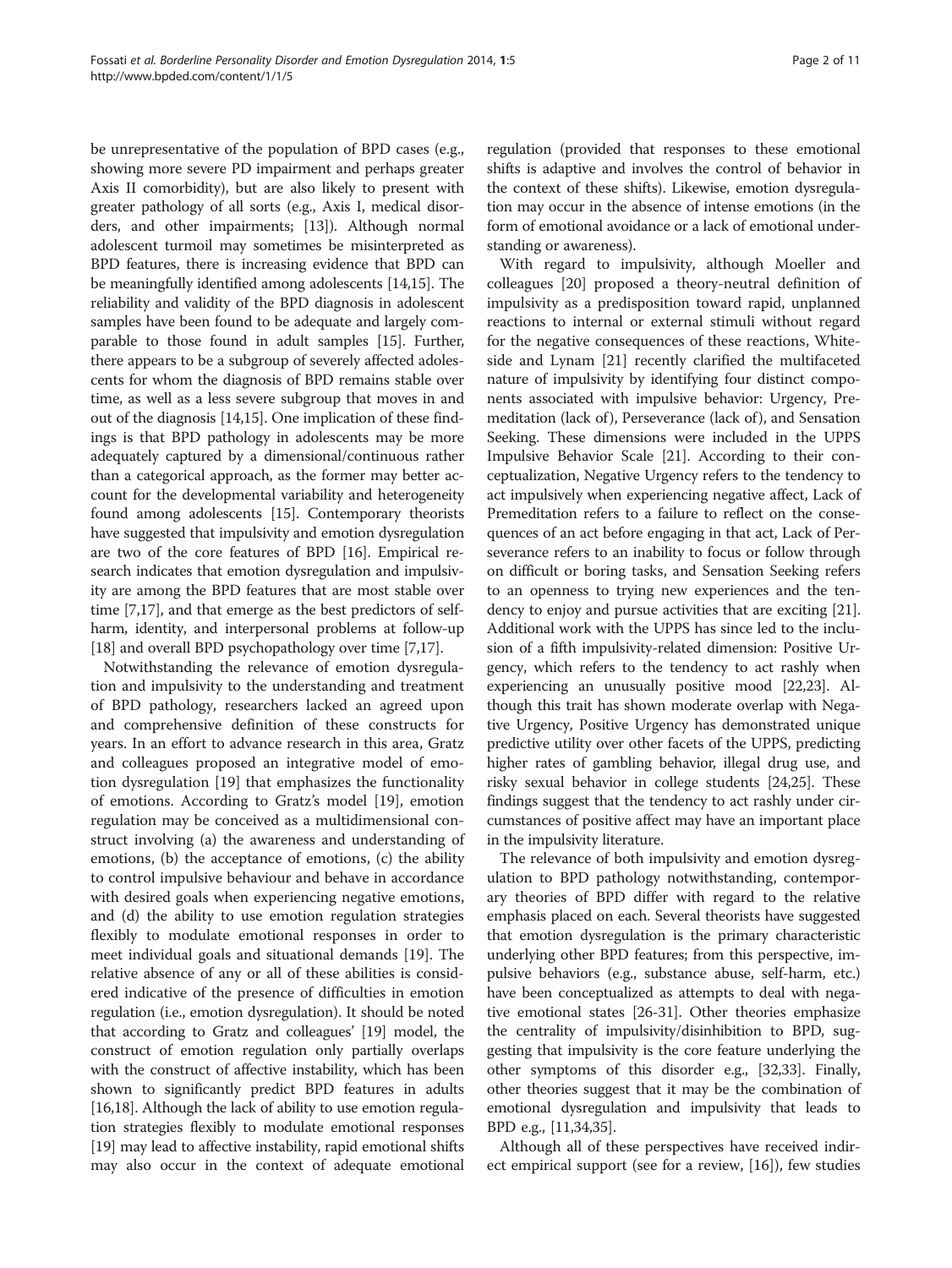have directly examined the unique contributions of emotion dysregulation and impulsivity to BPD pathology. Chapman, Leung, and Lynch [\[36](#page-10-0)] published a seminal paper on impulsivity and emotion dysregulation in BPD, finding that high-BPD participants committed a greater number of impulsive responses and reported greater emotion dysregulation than low-BPD participants. Although the results of this study suggest the relevance of both of these factors to BPD, the authors did not directly test if the association between impulsivity and BPD features was explained by emotion dysregulation, or if it remained significant when accounting for the influence of emotion dysregulation. Likewise, although Tragesser and Robinson [[16](#page-9-0)] found that both impulsivity dimensions of the UPPS (i.e., lack of Premeditation and Negative Urgency) and affective instability additively predicted selfreported BPD features in a sample of undergraduates, they did not examine the role of emotion dysregulation per se. Providing more direct support for the unique roles of both emotion dysregulation and impulsivity in BPD pathology, a recent study examining two large nonclinical samples of Italian adolescents ( $N = 501$  and  $N = 1,463$ ) found that both impulsivity and three dimensions of emotion dysregulation (difficulties controlling impulsive behaviors when distressed, limited access to effective emotional regulation strategies, and lack of emotional clarity) were significantly associated with BPD features in both samples [\[37](#page-10-0)]. Further, impulsivity scores accounted for a significant amount of additional variance in BPD features above and beyond emotion dysregulation (although the DERS scales explained roughly two to three times more variance in BPD features than trait impulsivity). However, it should be noted that Fossati and colleagues [\[37\]](#page-10-0) relied on a theoryneutral measure of one dimension of impulsivity (the Barratt Impulsiveness Scale-11-A; [[38,39\]](#page-10-0)), rather than a comprehensive measure of multiple dimensions of impulsivity.

Thus, the goal of the current study was to extend extant research by (a) examining differences in emotion dysregulation and impulsivity (both assessed as multifaceted constructs) across adolescents with high (high-BPD), average (average-BPD), and low (low-BPD) levels of BPD features, and (b) exploring the unique contributions of emotion dysregulation and impulsivity dimensions to BPD group status within this population. We hypothesized that both the impulsivity and emotion dysregulation measures would significantly discriminate adolescents in the high-BPD group from those in the average- and low-BPD groups. Furthermore, we hypothesized that both emotion dysregulation and impulsivity dimensions would contribute unique variance to BPD group status, such that the observed between-group differences in these factors would remain significant when controlling for the variance associated with the other.

The present study did not rely on DSM-IV [[40\]](#page-10-0) criteria in order to assess BPD features due to three major considerations: a) researchers have suggested that the DSM-IV [\[40](#page-10-0)] emphasis on categorical diagnoses does not adequately represent the latent structure of BPD [[41\]](#page-10-0); b) consistent longitudinal data suggest that the DSM-IV criteria for BPD are not homogeneous, but should be reconceptualized as a hybrid of stable personality traits and intermittently expressed symptomatic behaviors (which could increase the risk of diagnostic inconsistency in adolescents; e.g., [[7\]](#page-9-0); for a review, see [[3\]](#page-9-0)); and c) the criteria for BPD were designed for use with adults, and the categorical nature of the criteria make it difficult to conceptualize or identify thresholds for use in adolescence [[42\]](#page-10-0). Thus, we relied on the Borderline Personality Inventory (BPI, [[43\]](#page-10-0)) to assess BPD features in our sample.

## Method

## Participants

As part of a broader study on theory of mind and BPD features in adolescents, a total of 1,157 adolescents who were attending public high school were administered the Italian translation of the Borderline Personality Inventory (BPI; [\[43\]](#page-10-0)) during school time; 572 participants (49.4%) were female and 585 (50.6%) were male, with a mean age of  $16.70$  years,  $SD = 1.71$  years (range of age: 14–23 years). This sample was completely distinct from past studies examining emotion dysregulation and BPD features in adolescents conducted by this research team (see [[37](#page-10-0)]).

The research protocol of this study received the approval from the LUMSA ethics committee. Ethical principles laid down in the Declaration of Helsinki were followed in the conduct of the study. All participants gave their written consent to participate in the study after it had been explained to them; when participants were of minor age, parents also had to sign written informed consent to allow the participation of their children. All adolescents volunteered to participate in the study. None of them received extra credit or money, the research project was originally presented by principal investigator to the school principle and to the school teacher counsel. Then, the teachers presented the research project to the students as well as to the student's parents. Finally, the research team was formally presented by the teachers to the students during classroom meetings. The research was presented on personality and its influence on life style The BPI was administered and scored anonymously. In order to subsequently contact participants for administering the measures of emotion dysregulation and impulsivity, each student in the full sample was assigned an alphanumeric code by their teachers; teacher were kept blind to BPI and all other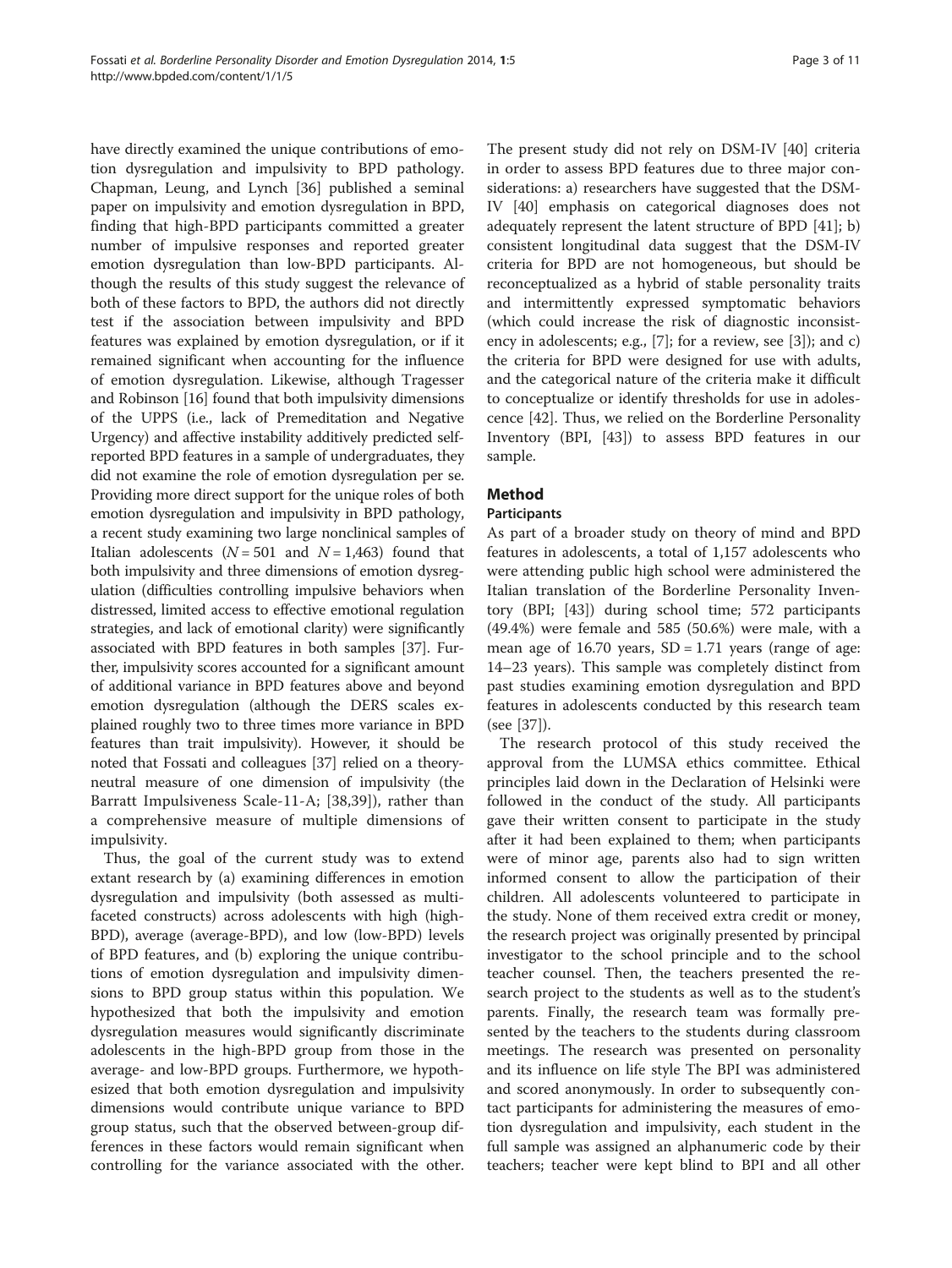measure scores, whereas the psychologists who administered the measures were kept blind to the students' identity. Moreover, the psychologists who administered the impulsivity and emotion dysregulation measures were also kept blind to the participants' BPI scores.

In the full sample, the mean BPI total score was 87.89  $(Mdn = 85)$ ,  $SD = 19.21$ , with a highest value of 155 (which represents approximately 68% of the BPI maximum score of 204); the Cronbach  $\alpha$  value of the total score of the Italian translation of the BPI in the full sample was .91. Given that there is no established clinical cut-off score on the BPI for nonclinical adolescents, the high-BPD group in the current study was made up of participants scoring in the upper 3% of the distribution of the BPI total score. The upper 3% cut-off was chosen because it represents the intermediate point of the 1%- 6% range of BPD prevalence rates in general population samples e.g., [[4,5\]](#page-9-0). Based on this criterion, 35 participants with a score of 129 or greater were assigned to the high-BPD group. Likewise, 35 participants scoring 57 or lower (i.e., lower 3% of the BPI total score distribution) were assigned to the low-BPD group. Finally, a sample of 35 participants was randomly selected from the 90 participants who scored between 85 (i.e., the median) and 88 (i.e., the mean); these participants were assigned to the average-BPD group. Of note, six adolescents in the high-BPD group and four adolescents from both the low- and average-BPD groups were absent from school and could not be administered the impulsivity and emotion dysregulation measures. Thus, the final sample sizes were 29 participants, 31 participants, and 31 participants for the high-BPD group, the low-BPD group and the average-BPD groups, respectively.

Although a higher percentage of female participants  $(n = 16, 55.2%)$  was found in the high-BPD group when compared to both the low-BPD group  $(n = 11, 35.5\%)$ , Yates-corrected  $\chi^2$  (1) = 1.62,  $p > .20$ ,  $\varphi = .19$ , and average-BPD group (*n* = 11, 35.5%), Yates-corrected  $\chi^2$  (1) = 1.62,  $p > .20$ ,  $\varphi = .19$ , these differences did not reach statistical significance. Participants' mean age values were 16.54 years  $(SD = 1.57)$ , 16.81 years  $(SD = 1.70)$ , and 16.68  $(SD = 1.83)$ in the high-BPD, average-BPD, and low-BPD groups, respectively; as a whole, these age differences were trivial and did not reach statistical significance,  $F(2, 89) = 1.43$ ,  $p > .20$ ,  $\eta^2 = .03$ .

#### Measures

Participants in the three groups were administered individually the Italian versions of the UPPS-P Impulsive Behavior Scale (UPPS-P; [\[23](#page-9-0)]) and the DERS [[19\]](#page-9-0) selfreport questionnaires. All measures were administered during school time. Participants were administered the UPPS-P and the DERS two to four weeks after the initial BPI [[43](#page-10-0)] administration. All measures were administered in random order. The BPI, the UPPS-P, and the DERS were translated into Italian by two of the authors; for all measures, the adequacy of the Italian translations to their respective original versions was controlled by English mother-tongue professional translators through back-translations.

#### Borderline Personality Inventory (BPI)

The BPI is a 53–item self–report questionnaire based on Kernberg's concept of borderline personality organization [[44](#page-10-0)]. It assesses a broad range of phenomenological manifestations of BPD pathology, including affectivity and identity disturbances, fear of closeness, interpersonal instability, self–harming/suicidal behavior, impulsive behavior, dissociative symptoms and psychotic symptoms. Applying a modification of the original true–false (yes/no) rating of the items [\[43\]](#page-10-0), items were scored on a Likerttype scale with four levels of agreement ranging from "disagree strongly" to "agree strongly" [\[45\]](#page-10-0). The BPI yields a total score that is a dimensional measure of overall BPD psychopathology (with higher scores corresponding to greater BPD psychopathology). Only the first 51 items of the BPI are summed to compute the BPI total score (which can range from 51 to 204). In adult participants, the BPI has been found to be a reliable and valid measure of BPD, with sensitivity and specificity data showing that the BPI identifies independently diagnosed patients with sufficient hit rates [[43](#page-10-0)]. Likewise, in adult participants, the BPI total score has been shown to yield good agreement with Gunderson's DIB-R [[46,47](#page-10-0)] and DSM-III-R [\[48\]](#page-10-0) diagnostic criteria for BPD [[43](#page-10-0)]. Of particular relevance to this study, the BPI has also been found to be a reliable measure of BPD features in samples of adolescents [[45](#page-10-0)]. In support of the measure's construct validity, scores on the Italian version of the BPI (Cronbach  $\alpha$  = .93) have been found to evidence significant associations with self-reports of childhood sexual abuse,  $r = .29$ ,  $p < .001$ , childhood neglect,  $r = .33$ ,  $p < .001$ , and emotion dysregulation (as assessed with the DERS),  $r = .39$ ,  $p < .001$ , in a sample of Italian nonclinical adults ( $N = 431, 58.2\%$  female, mean age =  $35 \pm 16$ ).

In the present study, the Cronbach  $\alpha$  values of the BPI total scores were .91 and .97 in the screening sample ( $N =$ 1,157) and the three groups combined, respectively. Similar Cronbach  $\alpha$  values were observed for the BPI total score within each group. In the present study, a subsample of 75 adolescents (41.3% female, mean age = 16.56 years,  $SD = 1.74$ ) agreed to be re-administered the Italian version of the BPI one month after the first administration; the value of the test-retest reliability coefficient was good,  $r = .85, p < .001.$ 

#### Difficulties in Emotion Regulation Scale (DERS)

The DERS is 36-item measure that provides a comprehensive assessment of overall emotion dysregulation as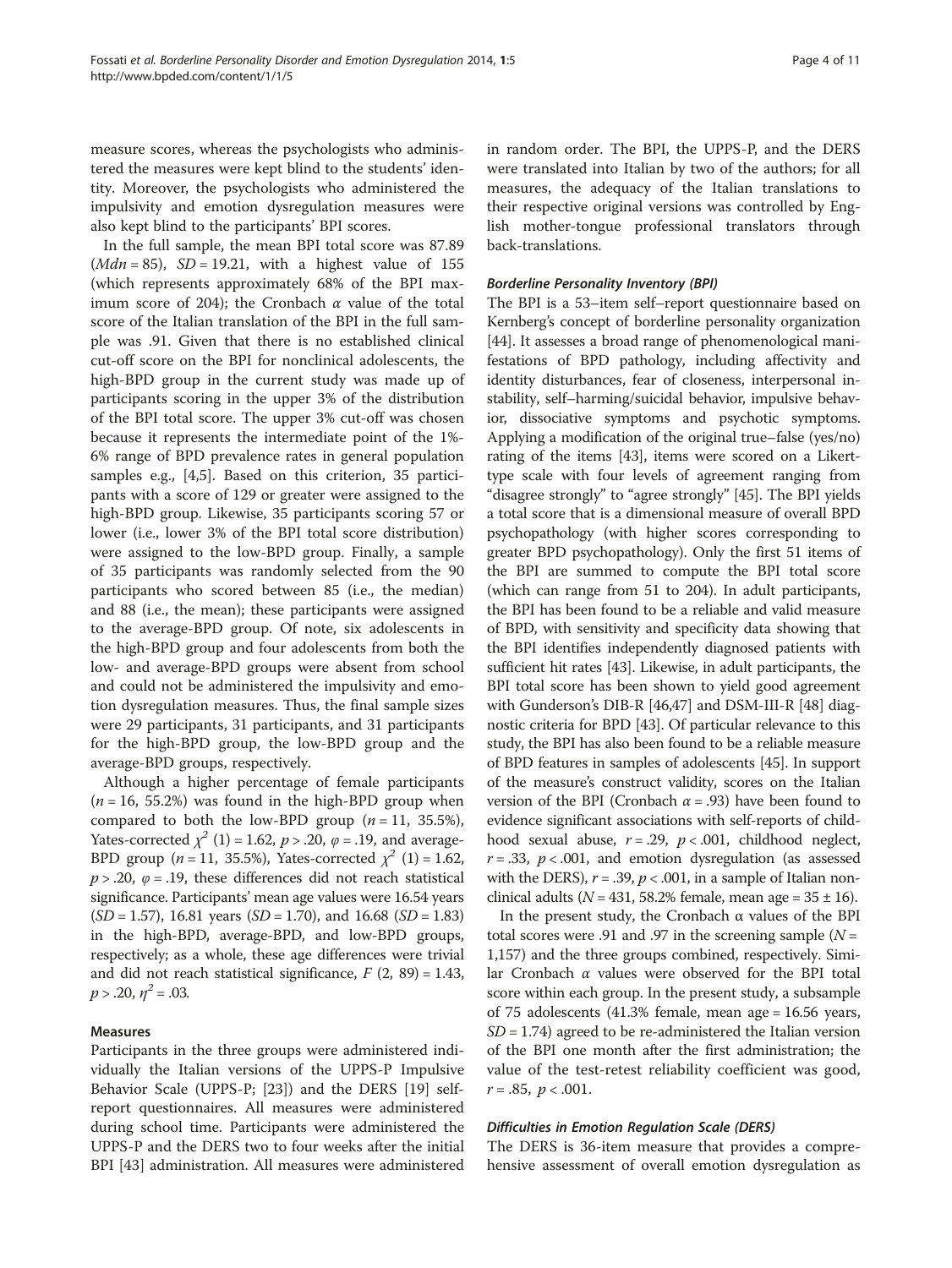well as six specific dimensions: nonacceptance of negative emotions, difficulties engaging in goal-directed behaviors when distressed, difficulties controlling impulsive behaviors when distressed, limited access to effective emotion regulation strategies, lack of emotional awareness, and lack of emotional clarity. The DERS has demonstrated good test–retest reliability and adequate construct and predictive validity [[19](#page-9-0)], and is strongly correlated with an experimental measure of emotion regulation among BPD patients ( $r = -.63$ ; see [[49](#page-10-0)]). Further, the DERS has been found to have good internal consistency and adequate construct and convergent validity among adolescents aged 11–17, as well as a similar factor structure to that found in adults [[50](#page-10-0)]. In the present study, the DERS total score showed adequate internal consistency in the whole sample  $(N = 91)$ , Cronbach  $\alpha = .90$ , as well as in the high-BPD group (Cronbach  $\alpha$  = .89), average-BPD group (Cronbach  $\alpha$  = .78), and low-BPD group (Cronbach  $\alpha$  = .79).

#### UPPS-P Impulsive Behavior Scale

The UPPS-P Impulsive Behavior Scale [\[21,23](#page-9-0)] is a 59-item self-report measure designed to assess five impulsivityrelated traits, including Negative Urgency (12 items), Lack of Premeditation (11 items), Lack of Perseverance (10 items), Sensation Seeking (12 items), and Positive Urgency (14 items). Each UPPS-P item is measured on a four-point Likert-type scale, ranging from 1 (Strongly Agree) to 4 (Strongly Disagree). Whiteside and Lynam [[21](#page-9-0)] found that the UPPS demonstrates excellent internal consistency and convergent validity, and later studies have indicated that the subscales of the UPPS make unique contributions to different disorders (suggesting that these subscales represent important aspects of impulsivity not assessed in other impulsivity measures; [[51\]](#page-10-0)). In the present study, Cronbach  $\alpha$  values in the full sample were .88, .84, .77, .81, and .92 for Negative Urgency, Lack of Premeditation, Lack of Perseverance, Sensation Seeking, and Positive Urgency, respectively. Cronbach  $\alpha$  values for the UPPS-P scales ranged from .71 (Sensation Seeking) to .86 (Lack of Premeditation) in the high-BPD group, .76 (Negative Urgency) to .86 (Sensation Seeking) in the average-BPD group, and .75 (Lack of Perseverance) to .83 (Lack of Premeditation) in the low-BPD group.

## Data analyses

The assumption of normal distribution of the UPPS-P scale scores and DERS total score was assessed using the Kolmogorov-Smirnov test and Shapiro-Wilks statistic; data were also graphically inspected for outlier detection. The effect of participants' gender and age on UPPS-P and DERS scale scores was assessed in the context of two-way MANCOVA and ANOVAs, respectively, in which participants' gender and group membership were entered as fixed factors and participants' age was entered

as a covariate; Pillai V was used as a multivariate effect size measure, whereas  $\eta^2$  was used to evaluate the effect size of the univariate  $F$  tests. In the case of the MANOVA/MANCOVA analyses, the nominal significance level (i.e.,  $p < .05$ ) of each univariate F test was corrected according to the Bonferroni procedure and set at  $p < .01$ . The presence of a significant difference between the high-BPD group and each of the control groups (average- and low-BPD) was tested using Bonferroni simultaneous contrasts; in the case of the UPPS-P scales, Bonferroni contrasts were performed only for those scales that showed significant  $F$  values. If no significant effects of participants' gender and age were observed, data were reanalyzed using a one-way MANOVA/ANOVA design, and planned comparisons between the high-BPD group and each of the other groups were carried out on raw mean scores. Cohen's d [[52](#page-10-0)] was used as a measure of effect size for Bonferroni contrasts.

In order to examine the unique relations between BPD group status and both DERS and UPPS-P scores, respectively (above and beyond the other), the DERS total score or relevant UPPS-P scores were included as covariates in ANCOVA designs examining between group differences in the other variable, and the significance of planned Bonferroni contrasts was re-assessed using covariate-adjusted means. In analogy with regressionbased  $P_M$  [\[53](#page-10-0)] statistic, for previously significant Cohen's d values, we computed a measure of the proportion of mediated effect as the ratio of the difference between the Cohen's  $[52]$  $[52]$  d absolute value for a given contrast that was obtained without considering the effect of the covariate and the d absolute value for the same contrast that was obtained when including the covariate to the  $d$ value that was obtained without including the covariate. This measure indicates the proportion of the association between BPD features and both impulsivity and emotion dysregulation, respectively, that can be explained by the other.

## Results

In the whole sample  $(N = 91)$ , Kolmogorov-Smirnov test results suggested that the DERS total score,  $z =$ 0.90,  $p > 0.30$ , and all UPPS-P scale score, min. z value (Sensation Seeking) = 0.56, max.  $z$  value (Lack of Premeditation) = 0.84, all  $ps > .40$ , were normally distributed; similar conclusions were supported also by the Shapiro-Wilks test results, min. value = .97 (Positive Urgency and Sensation Seeking) max. value (Negative Urgency) = .99, all  $ps > .10$ .

The UPPS-P scale correlation matrices did not differ significantly across the three groups, homogeneity  $\chi^2$  $(30) = 38.29$ ,  $p > .10$ ; thus, they could be safely pooled. After correcting the nominal significance level according to the Bonferroni procedure (i.e.,  $p < .005$ ), significant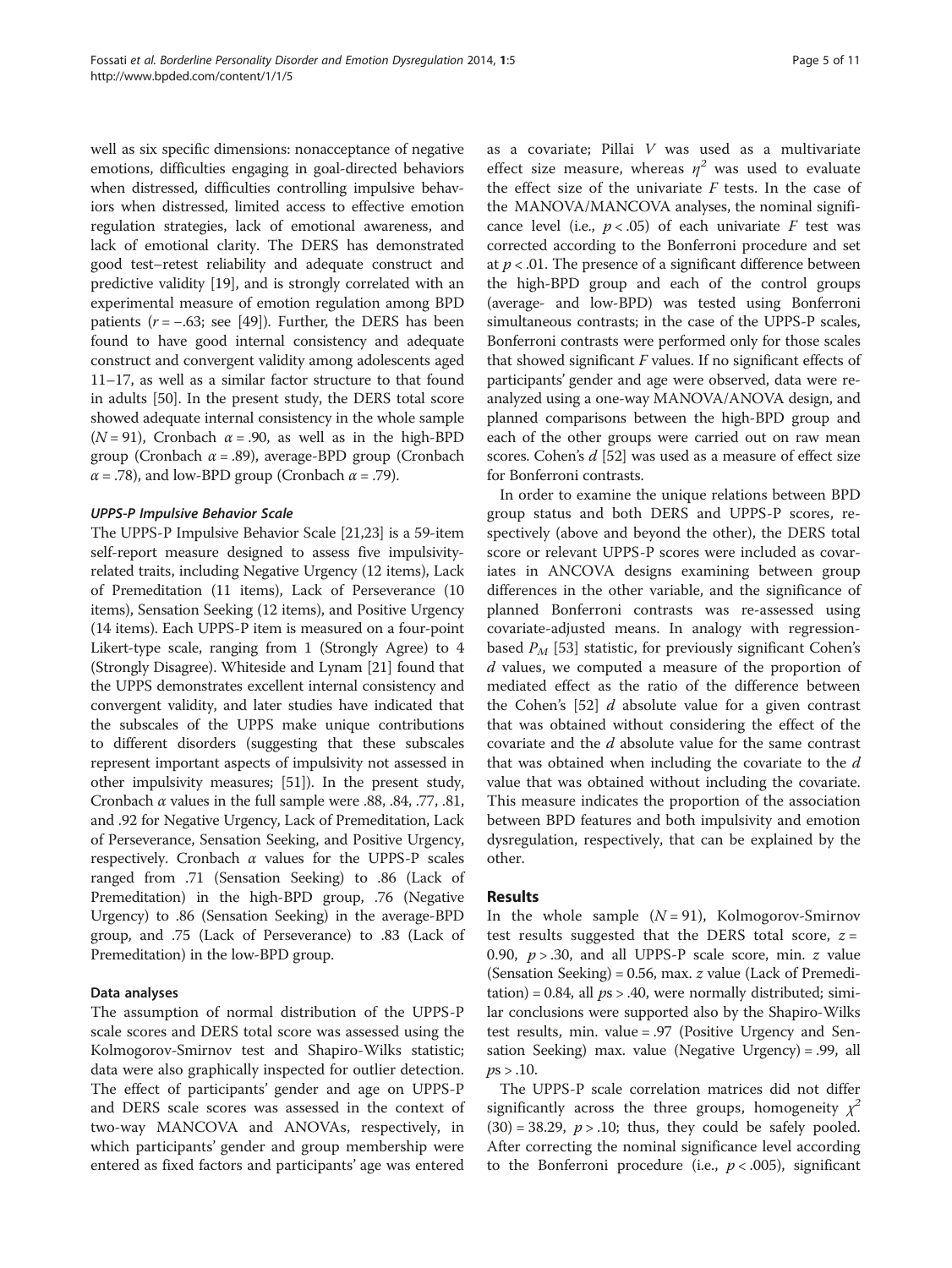<span id="page-5-0"></span>correlations were observed between Negative Urgency, and Lack of Premeditation,  $r = .36$ ,  $p < .005$ , Sensation Seeking,  $r = .54$ ,  $p < .001$ , and Positive Urgency,  $r = .85$ ,  $p < .001$ ; moreover, Lack of Premeditation correlated significantly with Lack of Perseverance,  $r = .74$ ,  $p < .001$ , and Positive Urgency showed a significant correlation with Sensation Seeking,  $r = .47$ ,  $p < .001$ .

The DERS total score correlated significantly with all UPPS-P scales even after Bonferroni correction of the significance level (i.e.,  $p < .01$ ), with Pearson r values of .66, .41, .33, .35, and .60 (all ps < .005) for the correlations between the DERS total score and Negative Urgency, Lack of Premeditation, Lack of Perseverance, Sensation Seeking, and Positive Urgency, respectively. No significant differences were observed among the three groups in the  $r$  values for the correlations between the DERS total score, and Negative Urgency,  $\chi^2$  (2) = 1.21,  $p > .50$ , Lack of Premeditation,  $\chi^2$  (2) = 0.25,  $p > .80$ , Lack of Perseverance,  $\chi^2$  (2) = 0.79, p > .50, Sensation Seeking,  $\chi^2$  (2) = 1.79, p > .40, and Positive Urgency,  $\chi^2$  $(2) = 0.45$ ,  $p > .50$ . According to the Box M test, the variance-covariance matrices of the UPPS-P scales were homogeneous across the three groups,  $M = 37.13$ ,  $F =$ 1.09,  $p > 0.30$ . According to the hierarchical regression model, the hypothesis of slope parallelism across the three groups for the participants' age effect on the UPPS-P scales could not be rejected, min.  $R_{change}^2 = .00$ (Lack of Premeditation), max.  $R_{change}^2 = .02$  (Lack of Perseverance), all  $ps > .50$ . Results of the Two-way MANCOVA did not show any significant effect of participants' age, Pillai  $V = .08$ ,  $p > .40$ , or gender, Pillai  $V = .12$ ,  $p > .20$ , on the five UPPS-P scale scores; the gender-by-group interaction was also not significant, Pillai  $V = .20$ ,  $p > .20$ . Rather, a significant multivariate

group effect on the UPPS-P scale scores was observed, Pillai  $V = .48$ ,  $p < .001$ . Raw mean scores and SDs for the UPPS-P scales in the high-BPD, average-BPD, and low-BPD groups, respectively, as well as univariate  $F$  tests and  $\eta^2$  values, are listed in Table 1. The nominal significance level (i.e.,  $p < .05$ ) of each F test was corrected according to the Bonferroni procedure and set at  $p < .01$ ; according to univariate  $F$  tests based on one-way ANOVAs, significant group effects could be observed only for Negative Urgency and Positive Urgency scales; overall group differences accounted for roughly 40% and 50% of the variance in Negative Urgency and Positive Urgency scale scores, respectively.

Raw and age-adjusted mean scores and SDs for the DERS in the three groups are listed in Table 1. DERS total score variance was homogeneous across the three groups, Levene's  $F(2, 88) = 2.08$ ,  $p > .10$ ; hierarchical regression models did not reveal any significant group-byage interaction in the relationship between the DERS total score and participants' age, thus supporting the hypothesis of slope parallelism across the three groups. The two-way ANCOVA results showed a significant and substantial group effect on the DERS total score,  $F(2, 1)$ 84) = 34.05,  $p < .001$ ,  $\eta^2 = .46$ , with no significant effect of participants' gender,  $F(1, 84) = 0.04$ ,  $p > .80$ ,  $\eta^2 = .00$ , or group-by-gender interaction,  $F(2, 84) = 1.97$ ,  $p > .80$ ,  $\eta^2$  = .05. However, a significant, albeit weak effect of participants' age on the DERS total score was observed, F  $(1, 84) = 4.64$ ,  $p < .05$ ,  $\eta^2 = .06$ . In the present study, significant group effects were observed for both raw and age-corrected DERS total scores (see Table 1), which explained roughly 45% of the DERS total score variance.

Thus, six Bonferroni contrasts were computed in order to test the significance of the differences in mean

Table 1 Descriptive statistics, univariate F tests, effect size estimates, and Bonferroni contrasts for the UPPS-P scales and difficulties in emotion regulation scale total score in the high BPD group ( $n = 29$ ), average BPD group ( $n = 31$ ), and low BPD group  $(n = 31)$ 

| UPPS-P scales <sup>1</sup>      | High BPD group<br>$(n = 29)$ |        | Average BPD group<br>$(n=31)$ |       | Low BPD group<br>$(n=31)$ |       |                         |              |
|---------------------------------|------------------------------|--------|-------------------------------|-------|---------------------------|-------|-------------------------|--------------|
|                                 |                              |        |                               |       |                           |       |                         |              |
|                                 | Negative Urgency             | 34.18* | 6.50                          | 28.35 | 5.63                      | 22.57 | 5.74                    | $19.10***^a$ |
| Lack of Premeditation           | 24.29                        | 6.28   | 23.46                         | 5.49  | 22.83                     | 5.86  | 0.31 <sup>a</sup>       | .01          |
| Lack of Perseverance            | 23.18                        | 4.71   | 22.50                         | 5.10  | 21.39                     | 4.94  | 0.68 <sup>a</sup>       | .02          |
| Sensation Seeking               | 33.94                        | 6.98   | 30.65                         | 7.64  | 27.09                     | 7.12  | 4.38 <sup>a</sup>       | .12          |
| Positive Urgency                | $39.71*$                     | 6.73   | 30.65                         | 7.49  | 23.04                     | 6.04  | 29.22***a               | .48          |
| <b>DERS Total Score</b>         | $114.36*$                    | 21.53  | 93.20                         | 14.24 | 77.30                     | 13.70 | $35.60***$ <sup>a</sup> | .46          |
| DERS Total Score (age-adjusted) | 113.42                       | 16.50  | 93.79                         | 16.41 | 77.58                     | 16.37 | $34.27***b$             | .45          |

Note. DERS Difficulties in Emotion Regulation Scale, BPD Borderline Personality Disorder. <sup>1</sup>

One-way MANOVA Pillai V = .50, p < .001. <sup>a</sup>F (2, 88) tests based on one-way ANOVAs. <sup>b</sup>F (2, 87) test based on one-way ANCOVA.

\*High BPD group mean score significantly different (i.e., p < .0083) from both control groups mean scores in Dunn-Bonferroni contrasts. Effect size estimates for Dunn-Bonferroni contrasts: 1. Negative Urgency, High BPD vs. Low BPD:  $t = 9.03$ ,  $p < .001$ ,  $d = 2.33$ ; High BPB vs. Average BPD:  $t = 3.82$ ,  $p < .001$ ,  $d = 0.99$ . 2. Positive Urgency, High BPD vs. Low BPD:  $t = 9.03$ ,  $p < .001$ ,  $d = 2.33$ ; High BPB vs. Average BPD:  $t = 4.83$ ,  $p < .001$ ,  $d = 1.25$ . 3. DERS total score, High BPD vs. Low BPD:  $t = 8.42$ ,  $p < .001$ ,  $d = 2.18$ ; High BPB vs. Average BPD:  $t = 4.81$ ,  $p < .001$ ,  $d = 1.24$ .

 $***p$  < .001.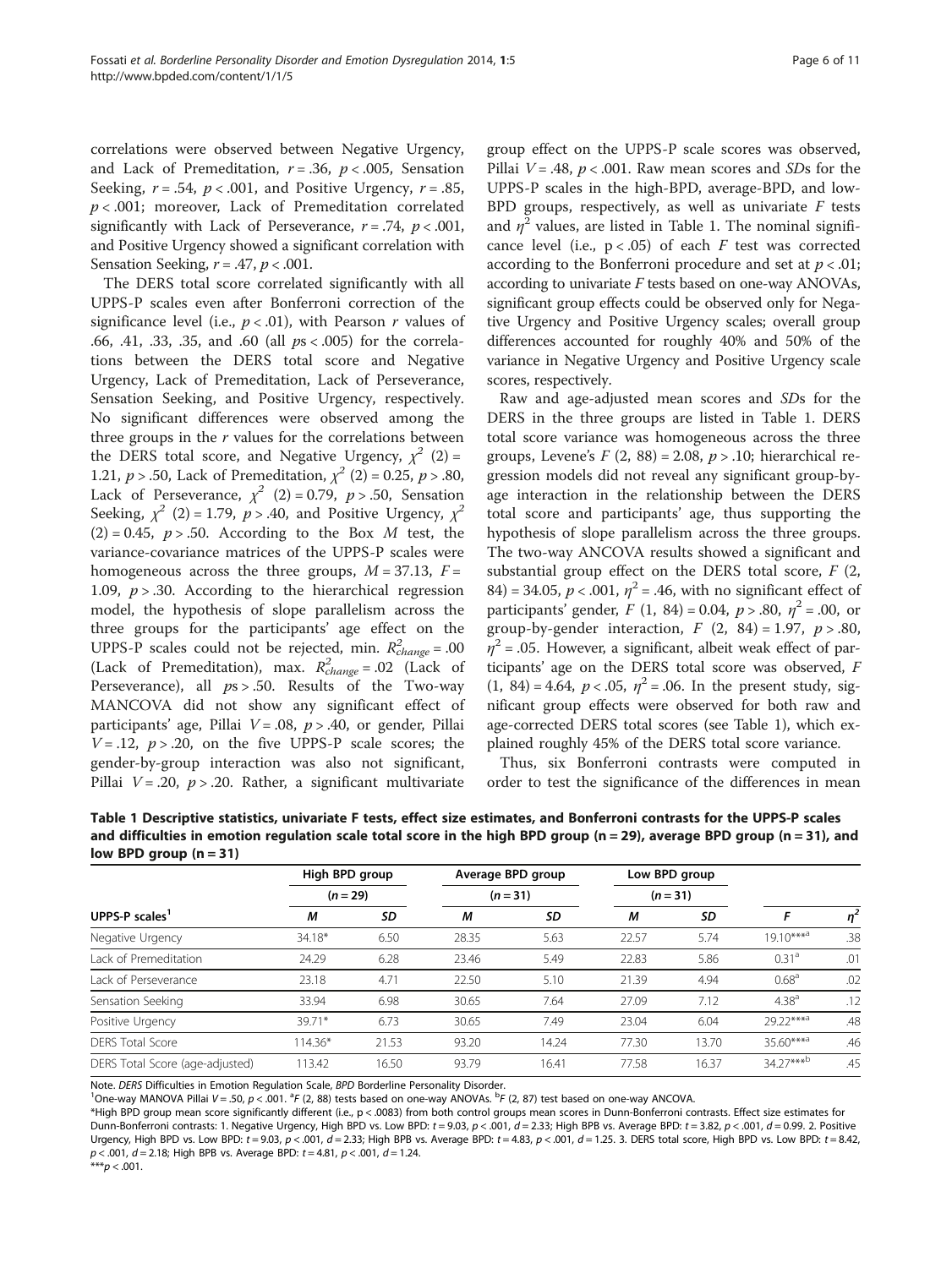scores on Negative Urgency, Positive Urgency, and DERS total scores between the high-BPD group and both the average-BPD and low-BPD groups, respectively. The nominal significance level (i.e.,  $p < .05$ ) of each contrast was corrected according to the Bonferroni procedure and set at  $p < .0083$ . Scores on both the Negative Urgency and Positive Urgency scales significantly discriminated the high-BPD group from both the low-BPD and average-BPD groups (see Table [1\)](#page-5-0). Interestingly, the between group differences in Positive Urgency remained significant even when controlling for the variance associated with Negative Urgency,  $F(2, 87) = 5.78$ ,  $p < .005$ ,  $\eta^2 = .14$ , with the high-BPD group evidencing significantly higher Positive Urgency mean scores than both the low-BPD group, Bonferroni  $t =$ 3.40,  $p < .005$ ,  $d = 0.88$ , and average-BPD group, Bonferroni  $t = 2.29$ ,  $p < .025$ ,  $d = 0.59$ . Conversely, the between group differences in Negative Urgency did not remain significant when controlling for the variance associated with Positive Urgency,  $F(2, 87) = 1.50$ ,  $p > .20$ ,  $\eta^2 = .04$ .

Adolescents in the high-BPD group evidenced significantly higher mean DERS total scores than adolescents in both the low-BPD and average-BPD groups. Similar results were obtained when age-adjusted DERS scores were analyzed, with Bonferroni t values of 8.28 ( $d = 2.14$ ) and 4.51  $(d = 1.17)$  for the high-BPD versus low-BPD group and high-BPD versus average-BPD group contrasts, respectively.

According to hierarchical regression models, no significant violation of slope parallelism across groups was observed for the relationship between the DERS total score and the UPPS-P Negative Urgency,  $R_{change}^2 = .00$ ,  $p > .90$ , and Positive Urgency,  $R_{change}^2 = .00$ ,  $p > .80$ , scores. Thus, DERS scores could be safely adjusted using a pooled estimate of the effect of Negative Urgency and Positive Urgency in the ANCOVA model. The mean DERS total scores adjusted for the effects of UPPS-P Negative Urgency and Positive Urgency scales were  $103.94$  (SD = 22.72), 92.95 ( $SD = 16.97$ ), and 83.42 ( $SD = 20.96$ ) for the high-BPD group, average-BPD group, and low-BPD group, respectively. After controlling for the variance associated with Positive and Negative Urgency, the between group differences in DERS total scores remained significant,  $F(2, \theta)$ 86) = 4.84, p < .05, although the  $\eta^2$  value dropped to .12; according to Bonferroni contrasts, however, the high-BPD group differed significantly from only the low-BPD group on the Urgency-corrected DERS total score, Bonferroni  $t = 3.11$ ,  $p < .005$ ,  $d = 0.80$ , as the difference between the high- and average-BPD groups did not remain significant, Bonferroni  $t = 2.11$ ,  $p > .0083$ ,  $d = 0.55$ . The proportions of the effect size for the DERS-BPD relation that can be explained by the variance associated with the UPPS-P Negative and Positive Urgency scales were .63 for the high-BPD versus low-BPD group contrast and .56 for the high-BPD versus average-BPD group contrast.

When controlling for the variance associated the DERS (Pillai  $V = .19$ ,  $p < .001$ ) a significant multivariate group effect was found for Positive and Negative Urgency (Pillai  $V = .29$ ,  $p < .001$ ), with univariate  $F(2, 87)$  effects of 8.38  $(\eta^2 = .19; p < .001)$  for Negative Urgency and 14.20 ( $\eta^2 = .29;$  $p < .001$ ) for Positive Urgency. In contrast to the results for the DERS above, all between group differences in Negative and Positive Urgency remained significant when controlling for the variance associated with emotion dysregulation. Specifically, the high BPD group had significantly higher DERS-corrected Negative Urgency scores than both the average BPD group, Bonferroni  $t = 2.70$ ,  $p < .0083$ ,  $d = 0.70$ (proportion of effect size that was mediated by the DERS total score = .29), and low BPD group, Bonferroni  $t = 4.09$ ,  $p < .001$ ,  $d = 1.24$  (proportion of effect size that was mediated by the DERS total score = .41). Similarly, the high-BPD group had significantly higher DERS-corrected Positive Urgency scores than both the average–BPD group, Bonferroni  $t = 3.41$ ,  $p < .001$ ,  $d = 0.88$  (proportion of effect size that was mediated by the DERS total score = .30), and low–BPD group, Bonferroni  $t = 5.33$ ,  $p < .001$ ,  $d = 1.38$  (proportion of effect size that was mediated by the DERS total score = .34).

## **Discussion**

As a whole, our findings confirmed previous findings within adult samples suggesting that emotion dysregulation and some dimensions of impulsivity are robustly related to BPD features in a sample of nonclinical adolescents. Consistent with previous reports e.g., [\[31,](#page-9-0)[49,54](#page-10-0)-[60](#page-10-0)], emotion dysregulation (as assessed by the DERS total score) significantly discriminated adolescents in the high-BPD group from those in both the average- and low-BPD groups, with effect size values that are considered large by conventional standards [[52](#page-10-0)]. Indeed, even when accounting for the variance associated with Negative and Positive Urgency, DERS scores significantly discriminated adolescents in the high-BPD group from those in the low-BPD group. These findings provide further support for the relevance of emotion dysregulation to BPD and extend the research in this area to adolescents with heightened BPD features.

Our results also extended past research highlighting the relevance of dimensions of impulsivity to BPD [\[61](#page-10-0)]. In this study, the tendency to act impulsively when experiencing heightened emotional arousal, both negative and positive, differentiated the high-BPD group of adolescents from both control groups of adolescents. Findings of the relevance of negative urgency to BPD features in this sample of adolescents are consistent with past findings of an positive relation between UPPS Negative Urgency and self-reported BPD features in undergraduates [\[16](#page-9-0)], although that study also found a relation between BPD features and Lack of Premeditation on the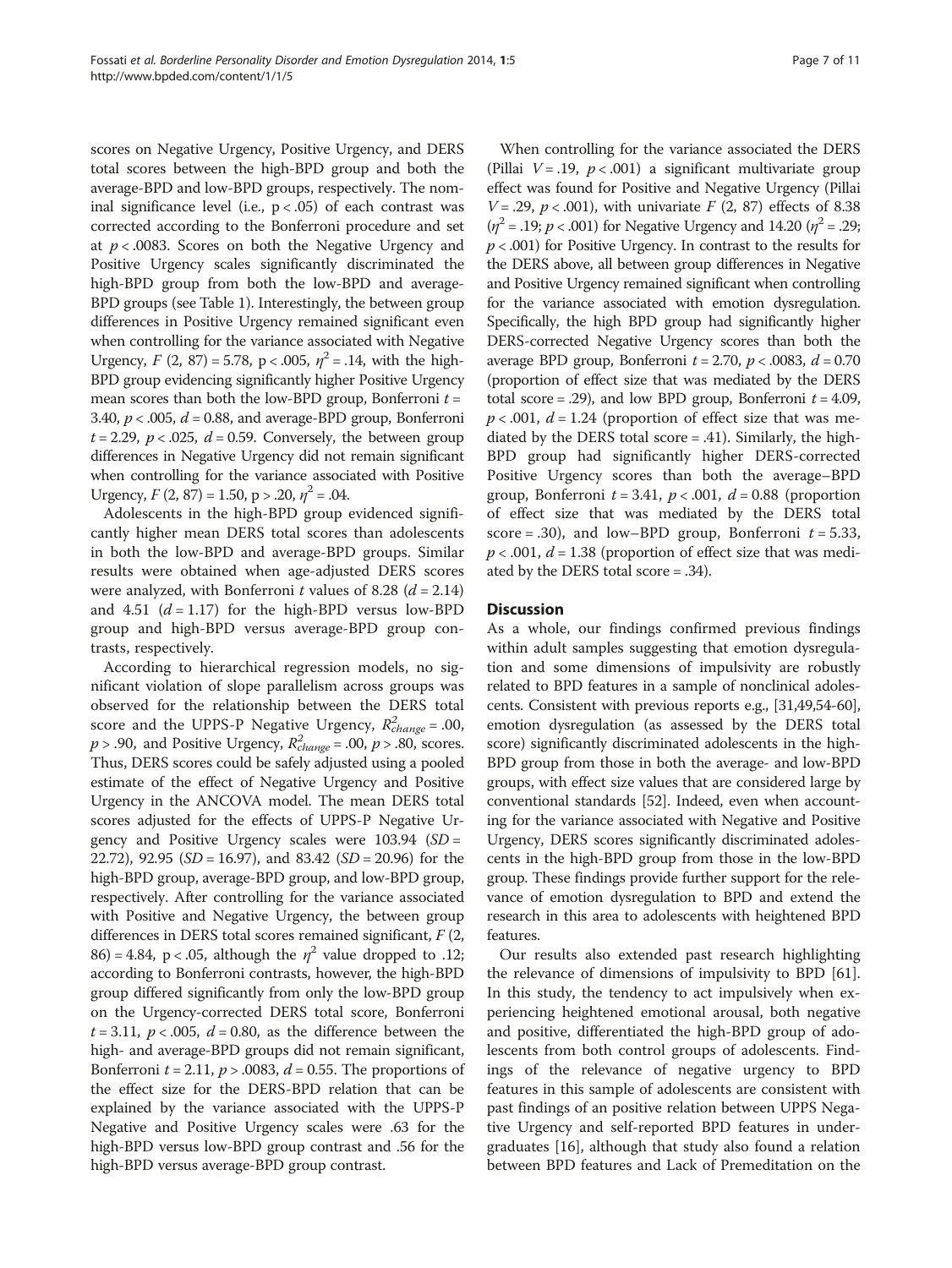UPPS. Furthermore, the differences in Negative and Positive Urgency between high-BPD adolescents and both control groups remained significant even when partialing out the variance associated with the DERS. These findings suggest that emotion dysregulation does not fully account for the association between negative and positive urgency and BPD features in adolescents.

Interestingly, despite strong inter-correlations between the Negative and Positive Urgency subscales (consistent with past research, see [\[62](#page-10-0)]), these dimensions of impulsivity were differentially associated with BPD features in our sample. Specifically, when controlling for the influence of Positive Urgency, results revealed no significant differences in Negative Urgency between adolescents in the high–BPD group and those in the control groups. Conversely, Positive Urgency significantly discriminated the high-BPD group of adolescents from both control groups even when its overlap with Negative Urgency was taken into account. These findings highlight the relevance of Positive Urgency in particular to BPD features in adolescence, and suggest that Positive Urgency may represent the component of impulsivity that is uniquely altered in adolescents with prominent BPD features. Positive Urgency may be the dimension of impulsivity on the UPPS-P that is most closely related to the construct of "waiting impulsivity," a form of motivational control that is characterized by the inability to delay rewards and closely related to substance and behavioral addiction [[63](#page-10-0)]. This interpretation is consistent with recent literature suggesting that the decisional and motivational components of impulse control may be more strongly affected in BPD than the cognitive component of impulse control [\[64](#page-10-0)].

The particular relevance of positive (vs. negative) emotional arousal to impulse control difficulties among adolescents with heightened BPD features is a novel finding, as most research on BPD focuses on the role of negative emotionality in this disorder. These findings suggest that positive emotional arousal may also increase the likelihood of impulsive behaviors among adolescents with heightened BPD features. As such, these findings have potential clinical implications, highlighting the need for clinicians to assess the frequency and severity of impulsive behaviors that occur during times when adolescents experience a sense of well-being – behaviors that may be less likely to be spontaneously reported as disturbing or problematic by adolescent clients with BPD features (e.g., heavy drinking or sexual promiscuity "just to celebrate" or "just to have fun").

Interestingly, despite providing evidence for the relevance of Positive and Negative Urgency to BPD features in adolescents, results did not provide support for the relevance of other dimensions of impulsivity to BPD pathology within this population. These findings differ from past research indicating heightened levels of others forms of impulsivity among adults with BPD [\[65-68](#page-10-0)], and fail to provide support for theories highlighting the relevance of lack of premeditation to BPD (see [\[11](#page-9-0)[,69](#page-10-0)]). Conversely, these results highlight the importance of emotional arousal to impulsivity within this population, suggesting that the impulsivity most relevant to BPD features in adolescents may be emotion-driven impulsivity that occurs predominantly in the context of emotional arousal (vs. more traditional conceptualizations of impulsivity that focus on the tendency to respond quickly and without forethought in general).

Findings that both emotion dysregulation and Positive and Negative Urgency emerged as uniquely associated with BPD features in adolescents, above and beyond the variance associated with the other, provide support for the role of both emotion dysregulation and emotiondriven impulsivity in BPD pathology (consistent with theories suggesting that it may be the combination of emotional dysregulation and impulsivity that leads to BPD; e.g., [[11,34,](#page-9-0)[35\]](#page-10-0)). Nonetheless, within our sample, the unique contributions of emotion dysregulation and Positive and Negative Urgency to BPD features were not equivalent. Whereas emotion dysregulation on the DERS accounted for 30-40% of the effect size of the UPPS-P Urgency scales on BPD status within this sample, Negative and Positive Urgency explained roughly 60% of the effect size of the DERS total score on BPD group status. These data suggest that among adolescents with heightened BPD features, the propensity to act impulsively when experiencing either negative (i.e., Negative Urgency) or positive (i.e., Positive Urgency) emotions is not simply a consequence of deficits in other areas of emotion regulation assessed in the DERS (although it is partially related to these). Future research is needed to explore other mechanisms through which emotional arousal influences impulsive behaviors within this population. One possibility is that individuals with BPD pathology may have deficits in the mental representation of emotional states, which in turn may lead to a propensity to act impulsively (see, for instance, [\[70\]](#page-10-0)).

Our results should be considered in the light of several limitations. The sample was composed of nonclinical adolescents attending high school who volunteered to participate in the study; this strongly limits the generalizability of our findings, particularly with respect to clinical populations of adolescents. In addition, this study relied only on self-reports of BPD features. Although our research design precluded the use of semi-structured interviews for assessing BPD features (due to the need to maintain participants' anonymity, as well as the requirement of special informed consent when administering psychiatric interviews), concerns about the validity of DSM-IV adult criteria for BPD in adolescents [\[42\]](#page-10-0) supported the use of a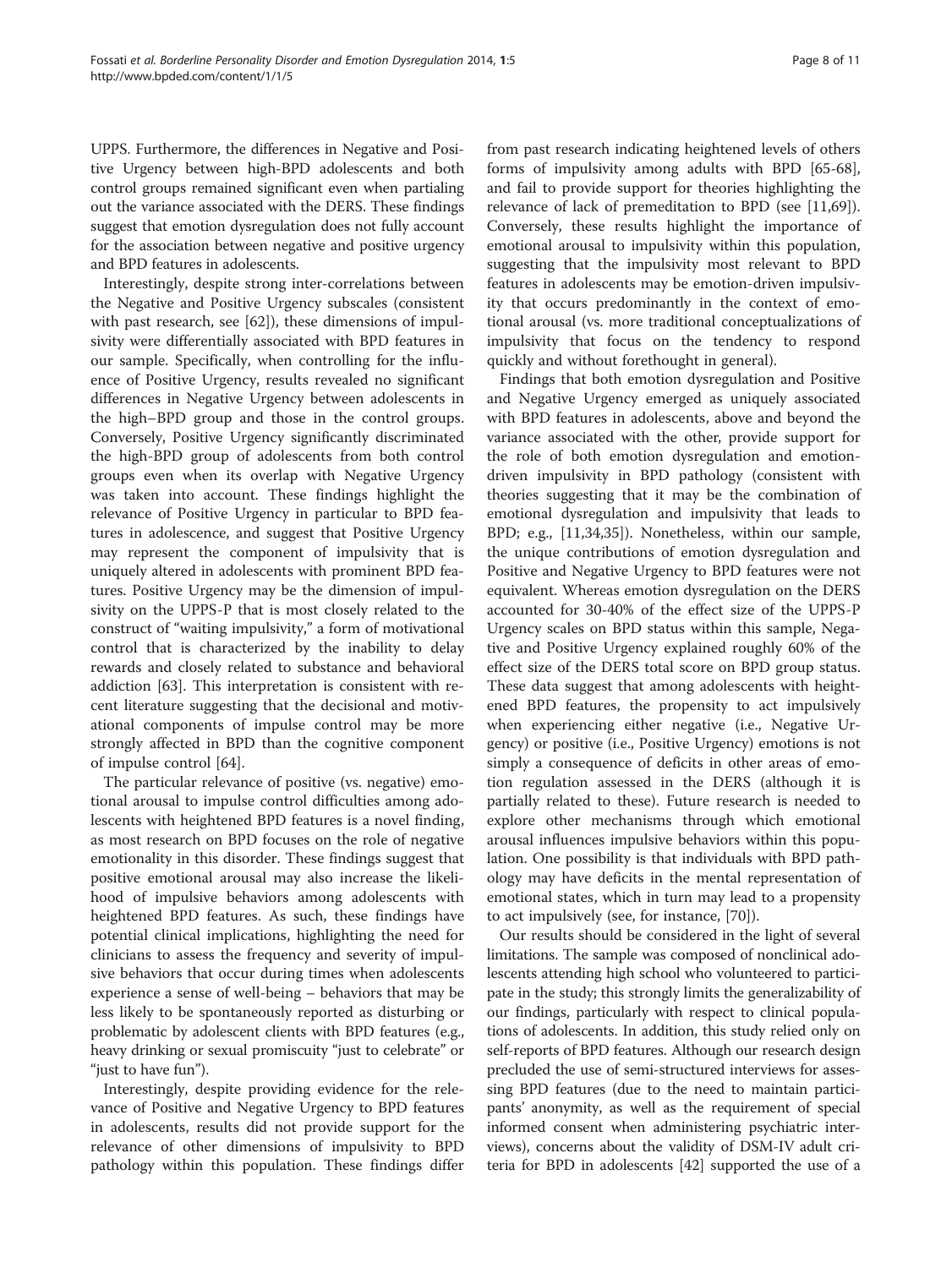dimensional measure of BPD features in our sample as well. Indeed, concerns have been raised about the current categorical diagnostic system for the classification of personality disorders e.g., [[41,71\]](#page-10-0) and there is increasing support for dimensional models of personality pathology [[71](#page-10-0)-[74\]](#page-10-0). Furthermore, the use of a dimensional measure of BPD features avoids the well-known problems of withincategory variation and high diagnostic overlap of a DSM-IV BPD diagnosis [[3](#page-9-0)]. That said, although the BPI does not overlap completely with DSM-IV BPD criteria, it does yield a DSM-based BPD index and has been found to have good agreement with DSM-III-R [\[48\]](#page-10-0) diagnostic criteria for BPD [[43](#page-10-0)]. Thus, our use of the BPI was considered a

more appropriate choice for this sample. Nonetheless, given that emotion dysregulation and impulsivity were also assessed using self-report questionnaires, the potential influence of shared method variance on our findings needs to be considered. Specifically, it is possible that the use of self-report measures to assess all constructs of interest may have spuriously increased inter-correlations between measures. However, given our interest in examining the unique associations between BPD features and both emotion dysregulation and impulsivity dimensions, shared method variance is less of a concern, and the use of self-report measures for all constructs of interest ensures that method variance did not differentially influence certain findings versus others. Moreover, given the conceptual overlap between Negative Urgency and one dimension of emotion dysregulation as assessed with the DERS (i.e., difficulties controlling behaviors in the context of emotional distress), our results provide a conservative test of the unique relations between impulsivity and emotion dysregulation and BPD features in adolescents. Specifically, findings of unique relations between BPD features and both overall emotion dysregulation and negative urgency (when controlling for the variance associated with the other) suggest that: (a) the relation between emotion dysregulation and BPD features is not fully accounted for by the dimension of emotion dysregulation that overlaps with negative urgency, and (b) the relation between negative urgency and BPD features is robust and only partially explained by the conceptual overlap between negative urgency and one dimension of emotion dysregulation. Nonetheless, future research should include behavioral and/or laboratory measures of emotion dysregulation and these impulsivity dimensions, as research using objective measures of these constructs may result in a different pattern of findings. For instance, Jacob and colleagues [[61](#page-10-0)] found that patients with BPD scored significantly higher than controls on self-report measures of impulsivity, but not behavioral measures of the same constructs. In particular, given the somewhat mixed findings with regard to impulsivity in BPD [[61](#page-10-0)], research examining the precise dimensions of impulsivity

(assessed multi-modally) most relevant to BPD pathology in both adolescents and adults is needed. Studies incorporating both self-report and behavioral indices of multiple dimensions of impulsivity and emotion dysregulation would be particularly useful for clarifying the unique relations of these distinct yet inter-related constructs to BPD pathology.

Additionally, the cross-sectional design of our study precludes determination of the precise nature and direction of the relationships examined here. Thus, it remains unknown if emotion dysregulation and positive and negative urgency underlie BPD features in adolescents, or emerge as consequences of these features. Future research should investigate the nature and direction of these relationships through prospective, longitudinal investigations. Finally, given our interest in evaluating the unique contributions of emotion dysregulation and impulsivity dimensions, respectively, to BPD group status in adolescents (above and beyond the variance associated with the other), we chose to focus our analyses on emotion dysregulation and impulsivity per se, rather than co-occurring pathology that may be relevant to one or both of these factors (e.g., major depression or attention deficit hyperactivity disorder [ADHD]). With regard to ADHD in particular, we did not evaluate the cooccurrence between this disorder and BPD features in adolescence for several reasons. First, consistent data (see, for instance, [[75,76\]](#page-10-0)) indicate only a modest overlap between these two disorders in adulthood, with only 16% of BPD patients showing adult ADHD symptoms and only 15% of adults with ADHD receiving a comorbid BPD diagnosis. Higher rates of co-occurrence between these conditions among high school students seem highly unlikely, considering that ADHD severely hampers academic achievement and, in Italy, high school is not compulsory education. Moreover, information on co-occurring ADHD among the adolescents in this sample is not relevant to the primary research question of the unique relationship between impulsivity and BPD features in adolescents, as even findings of high rates of ADHD among the high-BPD adolescents (which is unlikely) could simply reflect an underlying impulsivity contributing to both ADHD and BPD features, rather than speaking to the nature of the relation between impulsivity and BPD features per se. Nonetheless, future research should examine the extent to which cooccurring disorders (e.g., ADHD, depression, avoidant personality disorder, and substance use disorders) moderate the observed associations between BPD features and both impulsivity and emotion dysregulation.

As a whole, these limitations highlight the need for further studies based on a longitudinal design to clarify the precise interrelations of emotion dysregulation, impulsivity, and BPD features in adolescents.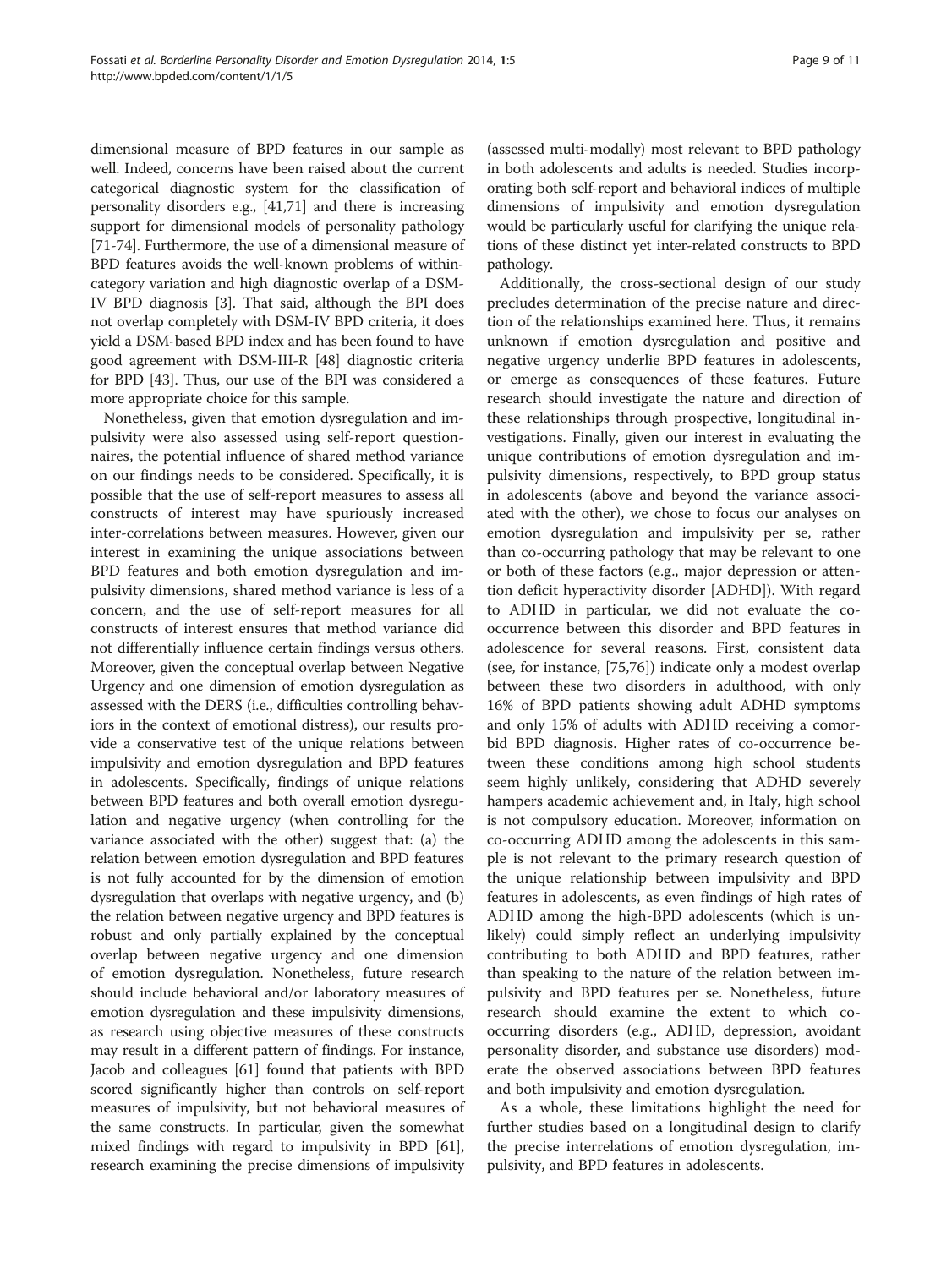#### <span id="page-9-0"></span>Conclusions

Despite these limitations, the present findings represent a useful contribution to understanding the role of emotion dysregulation and two related dimensions of impulsivity, Positive and Negative Urgency, in adolescent BPD features.

#### Competing interests

In the past five years, we didn't receive any reimbursements, fees, funding or salary from an organization that may gain or lose financially from the publication of this manuscript. We do not hold any stocks or shares in an organization that may in any way gain or lose financially from the publication of this manuscript. We do not hold and have not currently applied for any patents relating to the content of the manuscript. We do not receive reimbursements, fees, funding, or salary from an organization that holds or has applied for patents relating to the content of the manuscript. We do not have any other financial competing interests. We do not have any non-financial competing interests (political, personal, religious, ideological, academic, intellectual, commercial or any other) to declare in relation to this manuscript.

#### Authors' contributions

AF performed the data analysis, translated into Italian the self- report measures used in the study and wrote the manuscript. KG developed the DERS scale and revised the manuscript. CM helped to draft the manuscript. SB translated the questionnaires into Italian, participated in the design of the study and helped to draft the manuscript. All authors read and approved the final manuscript.

#### Acknowledgements

The authors would like to thank Emila Finazzi, Federica Tuzza, Rita Subioli, and Elisa Morandotti for assistance with data collection and questionnaire administration. Authors obtained permission to acknowledge those we mentioned. There was no source of funding for this study.

#### Author details

<sup>1</sup>Department of Human Studies, LUMSA University, Rome, Italy. <sup>2</sup>Department of Psychiatry and Human Behavior, University of Mississippi Medical Center, Jackson, MS, USA. <sup>3</sup>Faculty of Psychology, Vita-Salute San Raffaele University, Milano, Italy. <sup>4</sup>Servizio di Psicologia Clinica e Psicoterapia, San Raffaele Turro, via Stamira d'Ancona, 20, 20127 Milano, Italy.

#### Received: 29 July 2013 Accepted: 17 March 2014 Published: 12 May 2014

#### References

- 1. Lieb K, Zanarini MC, Schmahl C, Linehan MM, Bohus M: Borderline personality disorder. Lancet 2004, 364:453–461.
- 2. Skodol AE, Gunderson JG, Pfohl B, Widiger TA, Livesley WJ, Siever LJ: The borderline diagnosis: psychopathology, comorbidity, and personality structure. Biol Psychiatry 2002, 51:936-950.
- 3. Leichsenring F, Leibing E, Kruse J, New AS, Leweke F: Borderline personality disorder. Lancet 2011, 377:74–84.
- 4. Grant BF, Chou SP, Goldstein RB, Huang B, Stinson FS, Saha TD, Smith SM, Dawson DA, Pulay AJ, Pickering RP, Ruan WJ: Prevalence, correlates, disability, and comorbidity of DSM-IV borderline personality disorder: Results from the Wave 2 National Epidemiologic Survey on Alcohol and Related Conditions. J Clin Psychiatry 2008, 69:533-545.
- Lenzenweger MF, Lane MC, Loranger AW, Kessler RC: DSM-IV Personality disorders in national comorbidity survey replication. Biol Psychiatry 2007, 62:553–564.
- 6. Oldham JM: Borderline personality disorder and suicidality. Am J Psychiatr 2006, 163:20–26.
- 7. McGlashan TH, Grilo CM, Sanislow CA, Ralevski E, Morey LC, Gunderson JG, Skodol AE, Shea MT, Zanarini MC, Bender D, Stout RL, Yen S, Pagano M: Two-year prevalence and stability of individual DSM-IV criteria for schizotypal, borderline, avoidant, and obsessive-compulsive personality disorders: toward a hybrid model of axis II disorders. Am J Psychiatry 2005, 162:883–889.
- 8. Zanarini MC, Frankenburg FR, Hennen J, Reich DB, Silk KR: Prediction of the 10-year course of borderline personality disorder. Am J Psychiatr 2006, 163:827–832.
- 9. Zanarini MC, Frankenburg FR, Reich DB, Fitzmaurice G: Time to attainment of recovery from borderline personality disorder and stability of recovery: A 10-year prospective follow-up study. Am J Psychiatr 2010, 167:663–667.
- 10. Chanen AW: Outcomes in women diagnosed with borderline personality disorder in adolescence: Early detection and timely intervention are fundamental. J Canad Acad Child Adol Psych 2011, 20:175.
- 11. Crowell SE, Beauchaine TP, Linehan MM: A biosocial developmental model of borderline personality: elaborating and extending Linehan's theory. Psychol Bull 2009, 135:495–510.
- 12. Berkson J: Limitations of the application of fourfold tables to hospital data. Biom Bull 1946, 2:47–53.
- 13. Lenzenweger MF: Epidemiology of personality disorders. Psychiatr Clin N Am 2008, 31:395–403.
- 14. Biskin RS, Paris J, Renaud J, Raz A, Zelkowitz P: Outcomes in women diagnosed with borderline personality disorder in adolescence. J Canad Acad Child Adol Psych 2011, 20:169–174.
- 15. Miller AL, Muehlenkamp JJ, Jacobson CM: Fact or fiction: diagnosing borderline personality disorder in adolescents. Clin Psychol Rev 2008, 28(6):969–981.
- 16. Tragesser SL, Robinson RJ: The role of affective instability and UPPS impulsivity in borderline personality disorder features. J Personal Disord 2009, 23:370–383.
- 17. Links PS, Heslegrave R, van Reekum R: Impulsivity: core aspect of borderline personality disorder. J Personal Disord 1999, 13:1-9.
- 18. Tragesser SL, Solhan M, Schwartz-Mette R, Trull TJ: The role of affective instability and impulsivity in predicting future BPD features. J Personal Disord 2007, 21:604–615.
- 19. Gratz KL, Roemer L: Multidimensional assessment of emotion regulation and dysregulation: development, factor structure, and initial validation of Difficulties in Emotion Regulation Scale. J Psychol Behav Assess 2004, 26:41–53.
- 20. Moeller FG, Barratt ES, Dougherty DM, Schmitz JM, Swann AC: Psychiatric aspects of impulsivity. Am J Psychiatry 2001, 158:1783–1793.
- 21. Whiteside SP, Lynam DR: The five factor model and impulsivity: using a structural model of personality to understand impulsivity. Personal Individ Differ 2001, 30:669–689.
- 22. Cyders MA, Smith GT: Mood-based rash action and its components: positive and negative urgency. Personal Individ Differ 2007, 43:839-850.
- 23. Lynam DR, Smith GT, Whiteside SP, Cyders MA: The UPPS-P: assessing five personality pathways to impulsive behavior, (Technical Report). West Lafayette: Purdue University; 2006.
- 24. Cyders MA, Smith GT: Longitudinal validation of the urgency traits over the first year of college. J Pers Assess 2010, 92:63-69.
- 25. Zapolski TCB, Cyders MA, Smith GT: Positive urgency predicts illegal drug use and risky sexual behavior. Psychol Addict Behav 2009, 23:348-354.
- 26. Brown MZ, Comtois KA, Linehan MM: Reasons for suicide attempts and nonsuicidal self-injury in women with borderline personality disorder. J Abnorm Psychol 2002, 111:198–202.
- 27. Kullgren G: Factors associated with completed suicide in borderline personality disorder. J Nerv Ment Dis 1988, 176:40–44.
- 28. Linehan MM: Cognitive-behavioral treatment of borderline personality disorder. New York: Guilford; 1993.
- 29. Montgomery SA, Montgomery D, Baldwin D, Green M: Intermittent 3 day depressions and suicidal behaviour. Neuropsychobiology 1989, 145:573–577.
- 30. Vollrath M, Alnaes R, Torgersen S: Coping in DSM-IV options personality disorders. J Personal Disord 1996, 10:335–344.
- 31. Yen S, Zlotnick C, Costello E: Affect regulation in women with borderline personality disorder traits. J Nerv Ment Dis 2002, 190:693–696.
- 32. Zanarini MC: BPD as an Impulse spectrum disorder. In Borderline personality disorder: Etiology and treatment. Edited by Paris J. Washington, DC: American Psychiatric Press; 1993:67–85.
- 33. Bornovalova MA, Fishman S, Strong DR, Kruglanski AW, Lejuez CW: Borderline personality disorder in the context of self regulation: Understanding symptoms and hallmark features as deficits in locomotion and assessment. Personal Individ Differ 2008, 44:22–31.
- 34. Siever LJ, Davis KL: A psychobiologic perspective on the personality disorders. Am J Psychiatr 1991, 148:1647–1658.